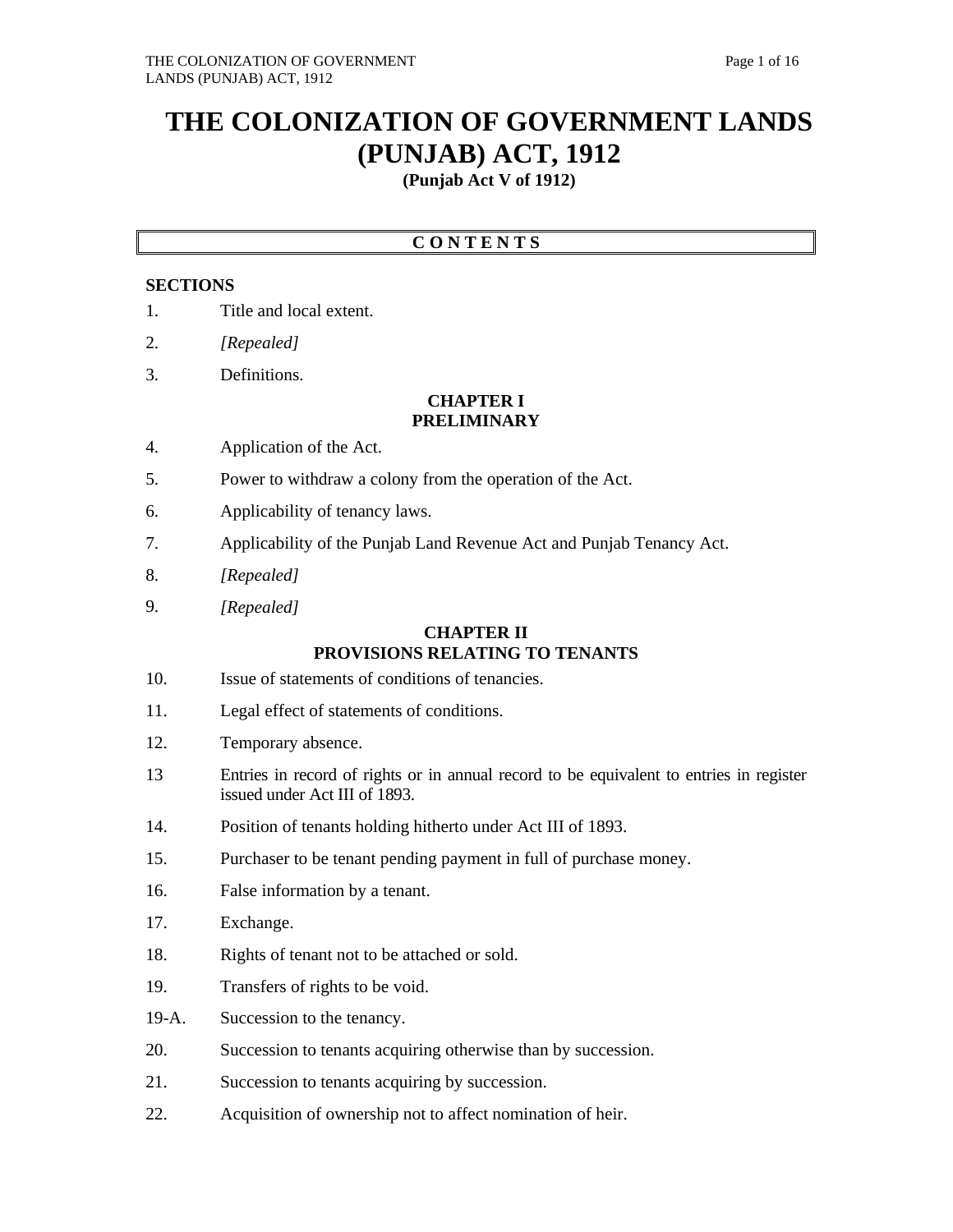- 23. Revocation of nomination.
- 24. Power of imposing penalties for breaches of conditions.
- 25. Power of re-entry and provisions as to compensation in certain cases.
- 26. Provisions for re-entry on and compensation for buildings on sites allotted for residential purposes.
- 27. Saving of certain tenancies and conditions.
- 28. Sums due to Government to be recoverable as arrears of land revenue.
- 29. Power to abrogate conditions.

## **CHAPTER III PROVISIONS RELATING TO PROPRIETORS**

- 30. Acquisition of proprietary right.
- 30-A. Rights of alienation in respect of and rule of succession to certain proprietary rights acquired by a female.

## **CHAPTER IV SUPPLEMENTARY PROVISIONS**

- 31. Mares, camels or their progeny maintained under prescribed conditions not to be attached or sold.
- 32. Power of re-entry in case of squatters and trespassers.
- 33. Penalties.
- 34. Additional powers of Collector in regard to offences.
- 35. Power to levy a cess for administration of common village expenses.
- 36. Jurisdiction of Civil Court barred as regards matter arising under the Act.
- 37. Public servants indemnified for acts done under this Act.
- 38. Legalization of orders passed previous to the Act.

## **SCHEDULE I**

## **SCHEDULE II**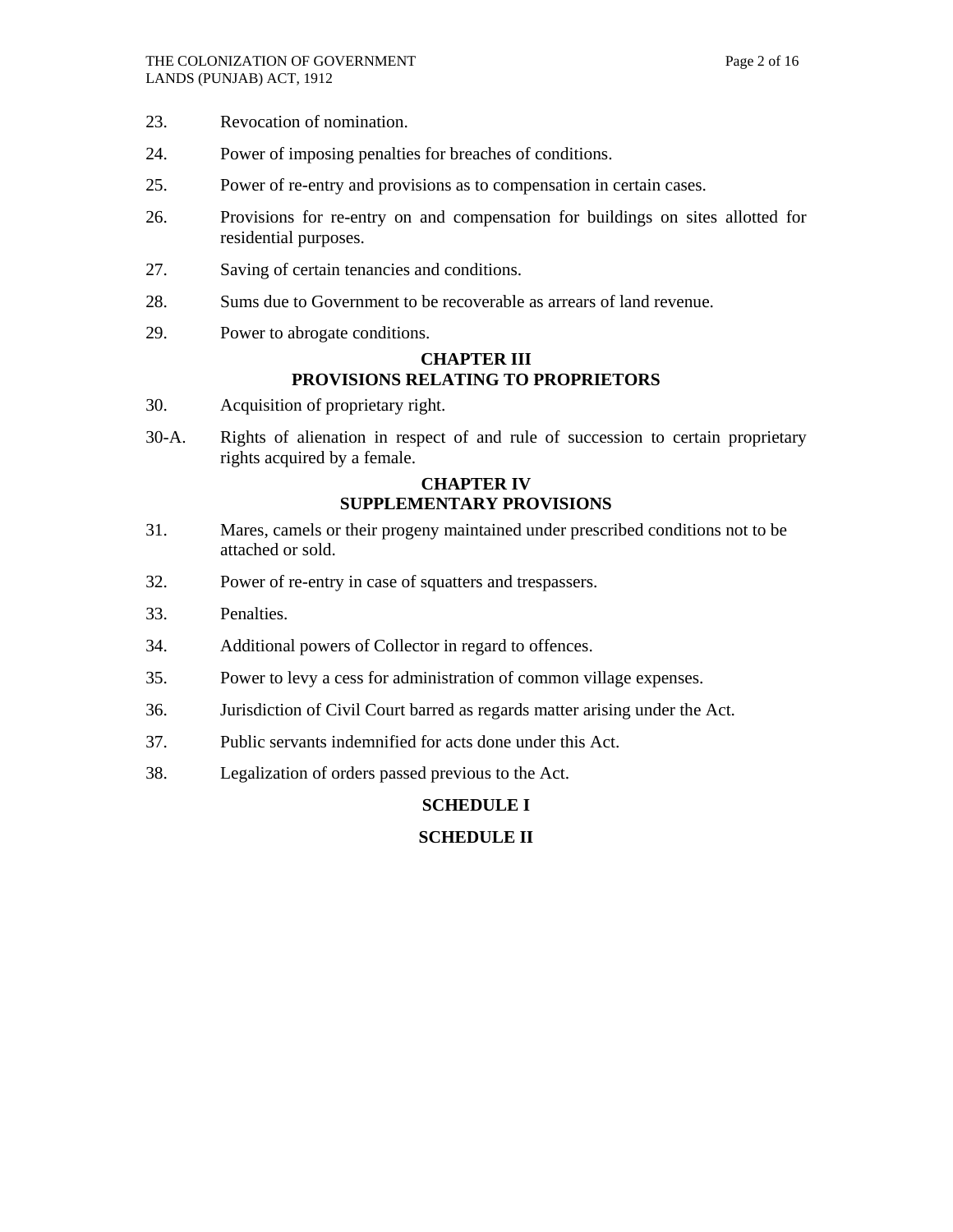## 1 **THE COLONIZATION OF GOVERNMENT LANDS (PUNJAB) ACT, 1912 (Punjab Act V of 1912)**

[21 June 1912]

*An Act to make better provision for the Colonization and Administration of Government Lands in the Punjab*

WHEREAS it is expedient to make better provision for the colonization and administration of Government lands in the Punjab;

It is hereby enacted as follows:-

**1.** Title and local extent.—(1) This Act may be called the Colonization of Government Lands (Punjab) Act, 1912.

 $(2)$ [It extends to the whole of the Province of  ${}^{3}$ [the Punjab] except the Tribal Areas].

 **2. Repeal.—** The Government Tenants (Punjab) Act, 1893 is hereby repealed.

**3. Definitions.**— In this Act, unless there is something repugnant in the subject or context,—

"Collector" means the Collector of the district as described in <sup>4</sup> [West Pakistan Land Revenue Act 1967<sup>5</sup>] and includes (1) any officer appointed by the  ${}^{6}$ [Board of Revenue] to perform all or any of the functions and exercise all or any of the powers of the Collector under this Act, and (2) any Colonization Officer or Assistant Colonization Officer appointed as such before the commencement of this Act, whether or not such officer was by notification appointed to perform all or any of the functions of a Deputy Commissioner under the Act hereby repealed.

<sup>2</sup>["Executive District Officer (Revenue)"] includes any officer appointed by the <sup>8</sup>[Board of Revenue] to perform all or any of the functions and exercise all or any of the powers of a<sup>9</sup>[Executive District Officer (Revenue)] under this Act.

"Colony" means any area to which this Act shall be applied by order of the  $\frac{10}{2}$ [Provincial] Government] and, unless the  $\frac{11}{1}$ [Provincial Government] otherwise directs any area to which the Government Tenants (Punjab) Act, 1893, has been applied.

"Prescribed" means sanctioned by  $\frac{12}{2}$ [Board of Revenue] under this Act or under the Act hereby repealed.

 $\frac{13}{11}$ "Improvement" means, with reference to a tenancy, any work which is suitable to the tenancy and consistent with the conditions on which it is held, by which the value of the tenancy has been and continues to be increased, and which, if not executed on the tenancy, is either executed directly for its benefit, or is, after execution, made directly beneficial to it:

 *Explanation I*— It includes among other things—

- (a) the construction of wells and other works for the storage or supply of water for agricultural purposes;
- (b) the construction of works for drainage and for protection against floods;
- (c) the planting of trees, the reclaiming, enclosing, levelling and terracing of land for agricultural purposes and other works of a like nature;
- (d) the erection of buildings required for the more convenient or profitable cultivation of a tenancy; and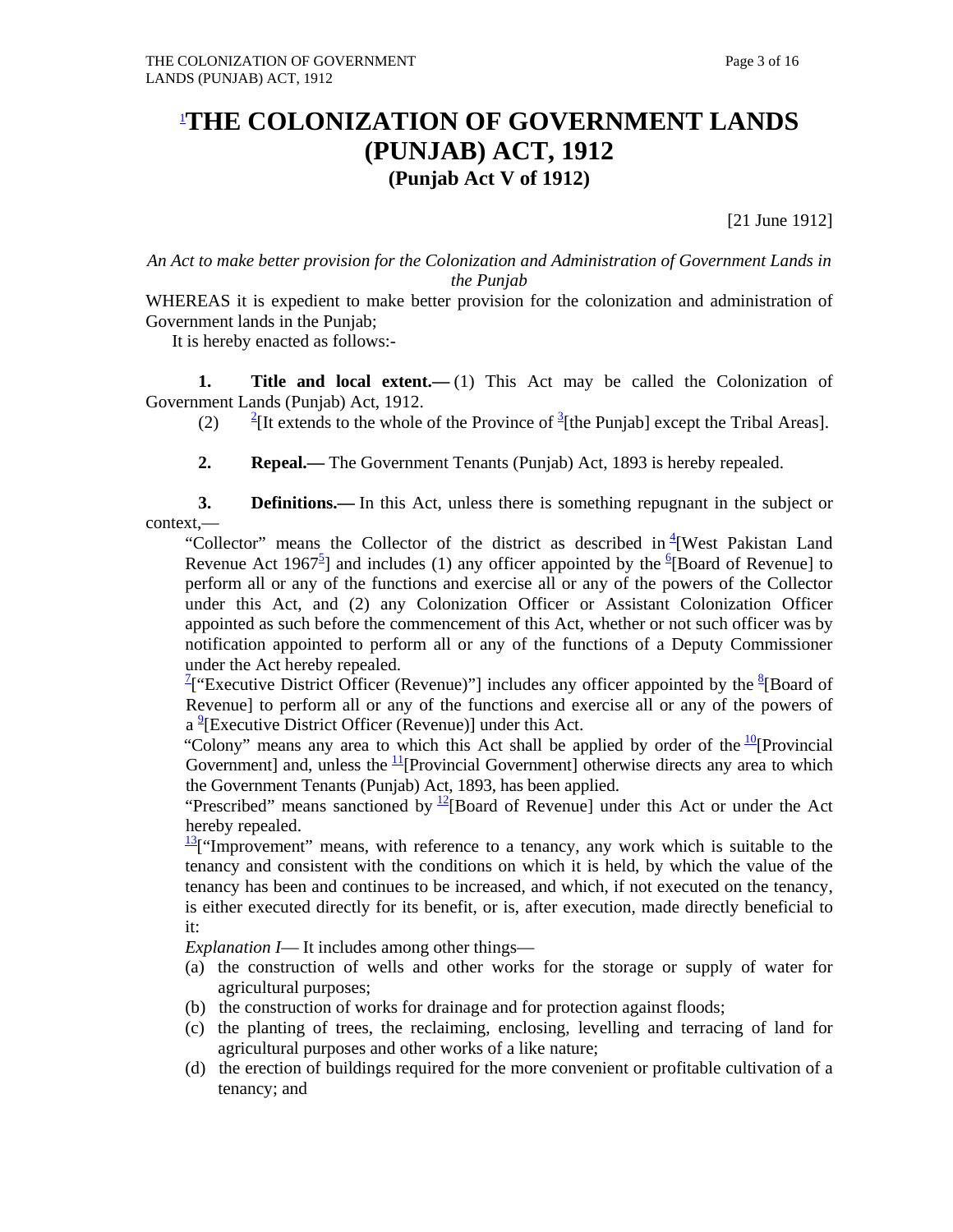(e) the renewal or reconstruction of any of the foregoing works, or such alterations therein, or additions thereto, as are not of the nature of mere repairs and as durably increase their value;

 But it does not include such clearances, embankments, levellings, enclosures, temporary wells and water-channels as are made by tenants in the ordinary course of cultivation and without any special expenditure, or any other benefit accruing to land from the ordinary operations of husbandry;

 *Explanation II*— A work which benefits several tenancies may be deemed to be, with respect to each of them, an improvement.

*Explanation III*— A work executed by a tenant is not an improvement if it substantially diminishes the value of any other part of his landlord's property].

"Tenant" means any person holding land in a colony as a tenant of  $\frac{14}{4}$ [Government], and includes the predecessors and successors in interest of a tenant.

 $\frac{15}{15}$  "Original tenant" means any male, to whom a tenancy is first allotted by the Collector, and includes the male transferee of such a tenant and any male nominated by the Collector in accordance with the provisions of section 21 to succeed a female, to whom a tenancy was first allotted.]

#### **CHAPTER I PRELIMINARY**

**4.** Application of the Act.— This Act shall, unless the  $\frac{16}{6}$ [Provincial Government] otherwise directs, apply to land to which the provisions of the Government Tenants (Punjab) Act 1893<sup>17</sup>, have been applied and to any other land to which the <sup>18</sup>[Provincial Government] may by notification in the Official Gazette apply it and which at the time of the notification was the  $\frac{19}{2}$ [property of the  $\frac{20}{2}$ [Provincial Government]]:

Provided that  $\frac{21}{2}$ [unless the  $\frac{22}{2}$ [Provincial Government] by general or special order otherwise directs] nothing in sections 20, 21, 22 and 23, or in the proviso to section 14, of this Act shall,  $\frac{23}{8}$ [\* \* \*] apply to tenancies specified in Schedule I of this Act, or to any class of tenancies created hereafter which the  $\frac{24}{1}$ Provincial Government] may declare to be scheduled tenancies under this section.

**5.** Power to withdraw a colony from the operation of the Act.— The <sup>25</sup>[Provincial] Government] may, at any time by notification in the Official Gazette, withdraw a colony or any part of a colony from the operation of all or any of the provisions of this Act.

 $\frac{26}{6}$ **6.** Applicability of tenancy laws.—Except as provided in section 7, the Punjab Tenancy Act,  $1887<sup>27</sup>$ , or any other law relating to tenancy for the time being in force in any part of the  $\frac{28}{2}$ [Punjab] shall not be applicable to tenancies under this Act.]

<sup>29</sup>**[7. Applicability of the Punjab Land Revenue Act and Punjab Tenancy Act.—** (1) Subject to the provisions of this Act, the  $\frac{30}{2}$ [Punjab] Land Revenue Act, 1967<sup>31</sup>, Chapter VII of the Punjab Tenancy Act,  $1887<sup>32</sup>$  or the corresponding provisions of any other law relating to tenancy for the time being in force in the area where proceedings under this Act are to be taken, and the rules thereunder, shall apply to all proceedings under this Act:

Provided that nothing in the  $\frac{33}{2}$ [Punjab] Land Revenue Act, 1967, the Punjab Tenancy Act, 1887, or any other law relating to tenancy for the time being in force in the  $\frac{34}{2}$ [Punjab] shall be so construed as to vary or invalidate any condition entered in any statement of conditions issued by the Provincial Government.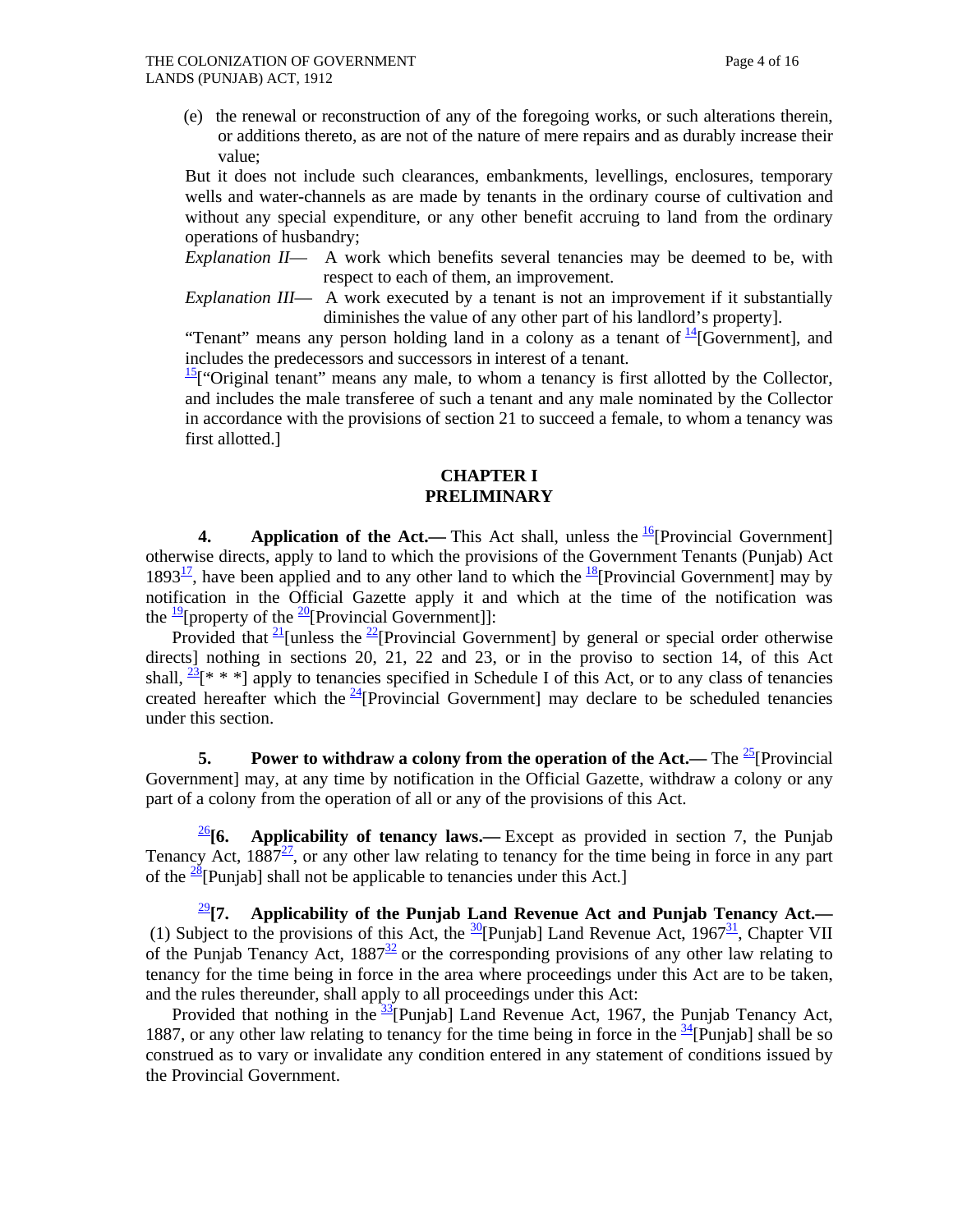(2) Nothing in section 6 shall affect the application of the Punjab Tenancy Act,  $1887\frac{35}{10}$ , or any other law relating to tenancy for the time being in force, to any matter or dispute arising between Government tenants and their sub-tenants to which Government is not a party].

<sup>36</sup>**[8. Amendment to section 136(1) of the Punjab Land Revenue Act.-** \*\*\* ]

<sup>37</sup>**[9. Application of Chapter IV of Land Revenue Act, 1887, to certain village sites.-** \*\*\*\*\*]

#### **CHAPTER II PROVISIONS RELATING TO TENANTS**

**10.** Issue of statements of conditions of tenancies.— $(1)$  The  $\frac{38}{8}$ [Board of Revenue subject to the general approval of the Government] may grant land in a colony to any person on such conditions as it thinks fit.

(2) The  $\frac{39}{2}$ [Provincial Government] may issue a statement or statements of the conditions on which it is willing to grant land in a colony to tenants.

 (3) Where such statements of conditions have been issued, the Collector may, subject to the control of the  $\frac{40}{2}$ [Board of Revenue], allot land to any person, to be held subject to such statement or conditions issued under sub-section (2) of this section, as the Collector may by written order declare to be applicable to the case.

 (4) No person shall be deemed to be a tenant or to have any right or title in the land allotted to him until such a written order has been passed and he has taken possession of the land with the permission of the Collector. After possession has been so taken, the grant shall be held subject to the conditions declared applicable thereto.

 **11. Legal effect of statements of conditions.—** Subject to the provisions of this Act, the grant of any tenancy in accordance with any statements of conditions which have been or may hereafter be issued by the  $\frac{41}{2}$ [Provincial Government] under the Government Tenants (Punjab) Act, 1893<sup>42</sup>, or under this Act shall be deemed to be transfer of a land within the meaning of the  $\frac{43}{2}$ [Crown] Grants Act, 1895, and shall be governed by the provisions of the said Act.

**12. Temporary absence.**— Any condition included in any statement of conditions which imposes an obligation of residence shall not be deemed to have been infringed by reason only of the temporary absence of a tenant who has established a permanent residence in the estate in which his holding is situated.

 **13. Entries in record of rights or in annual record to be equivalent to entries in register issued under Act III of 1893.—** Where in any statement of conditions issued before the commencement of this Act reference is made to any register prescribed under the Government Tenants (Punjab) Act,  $1893<sup>44</sup>$ , then the record-of-rights or the annual record shall, so far as may be, be deemed to be such a register.

 **14. Position of tenants holding hitherto under Act III of 1893.—** Any person who at any time before the commencement of this Act was a tenant from  $\frac{45}{5}$ [Government] of land to which the Government Tenants (Punjab) Act,  $1893\frac{46}{7}$ , applied and for which a statement of conditions was issued under that Act, shall, notwithstanding any previous agreement or anything contained in the Punjab Tenancy Act,  $1887<sup>47</sup>$ , or any other enactment now in force, be deemed to have accepted and to hold the lands of which he is a tenant in accordance with such statement of conditions: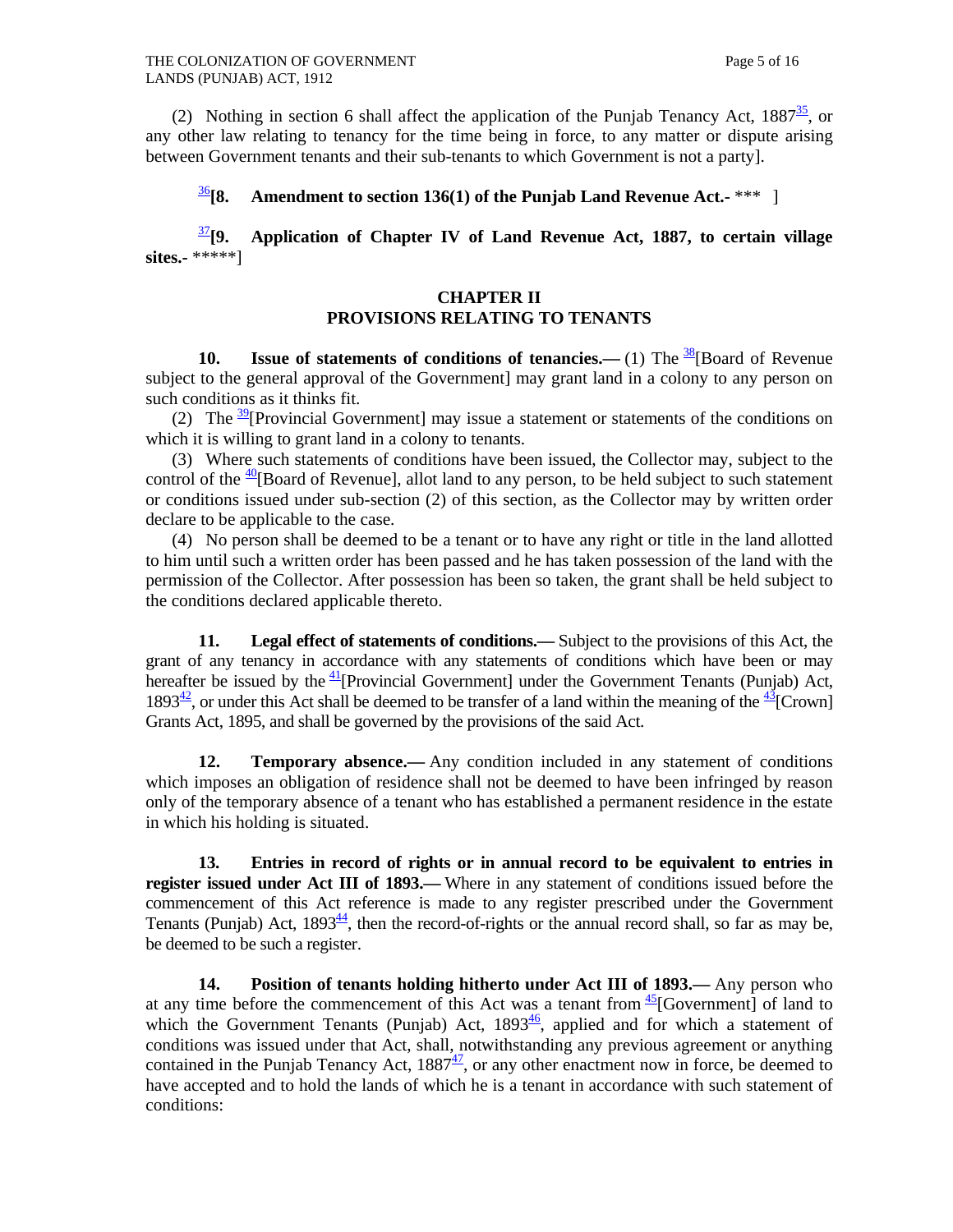Provided that unless such tenant  $\frac{48}{3}$ [not being a Muslim] shall, by deed executed and registered within twelve months from the date on which this Act comes into force, declare that the succession to his tenancy shall be in accordance with the statement of conditions applicable thereto, the succession to his tenancy shall be regulated by the provisions of sections 20, 21, 22, and 23 of this Act.

 **15. Purchaser to be tenant pending payment in full of purchase money.—** A purchaser from  $\frac{49}{9}$ [Government] of land who has been placed in possession of the land by order of the Collector shall be deemed to be a tenant of such land until the full amount of the purchase money with any interest due thereon has been paid and the other conditions set forth in the statement of the conditions of sale issued by the Collector have been fulfilled.

**16.** False information by a tenant.—If any person who after the commencement of this Act has been put in possession of land in a colony as a tenant shall have given false information intending or having reason to believe that any  $\frac{50}{15}$  Servant of the State] may be thereby deceived regarding his qualifications to become a tenant, he shall be deemed to have committed a breach of the conditions of his tenancy:

51[\* \* \* \* \* \* \* \* \* \* \* \* \*]

**17. Exchange.**— Subject to any orders that he may receive from the  $\frac{52}{2}$ [Executive District Officer (Revenue)], the Collector may allow any tenant to exchange the whole or any part of his tenancy for other land in the colony, and the land so taken in exchange shall, in the absence of any special condition to the contrary recorded in writing by the Collector, be deemed to be held on the same conditions and subject to the same obligations as the surrendered land was held.

 **18. Rights of tenant not to be attached or sold.—** None of the rights or interests vested in a tenant from Government of land to which this Act applies shall be attached or sold in execution of a decree or order of any court or in any insolvency proceedings.

**19. Transfers of rights to be void.—** Except as provided in section 17, none of the rights or interests vested in a tenant by or under the Government Tenants (Punjab) Act,  $1893^{53}$ , or this Act, shall, without the consent in writing of the  $\frac{54}{12}$ [Executive District Officer (Revenue)], or of such officer as he may by written order empower in this behalf, be transferred or charged by any sale, exchange, gift, will, mortgage or other private contract, other than a sub-lease for not more than one year in the case of a tenant who has not acquired a right of occupancy, and seven years in the case of a tenant who has acquired a right of occupancy. Any such transfer or charge made without such consent in writing shall be void, and if (after the commencement of this Act) the transferee has obtained possession, he shall be ejected under the orders of the Collector:

 Provided that the right of sub-letting conferred by this section shall not release any tenant from a condition requiring him to reside in the state in which his tenancy is situated.

 $\frac{55}{19}$ **[19-A. Succession to the tenancy.**—When after the coming into force of the Colonization of Government Lands (Punjab) (Amendment) Act, 1951, any Muslim tenant dies, succession to the tenancy shall devolve on his heirs in accordance with the Muslim Personal Law (Shariat), and nothing contained in sections 20 to 23 of this Act shall be applicable to his case:

 Provided that when the tenancy rights are held by a female as a limited owner under this Act, succession shall open out on the termination of her limited interest to all persons who would have been entitled to inherit the property at the time of the death of the last full owner had the Muslim Personal Law (Shariat) been applicable at the time of such death, and in the event of the death of any of such persons before the termination of the limited interest mentioned above,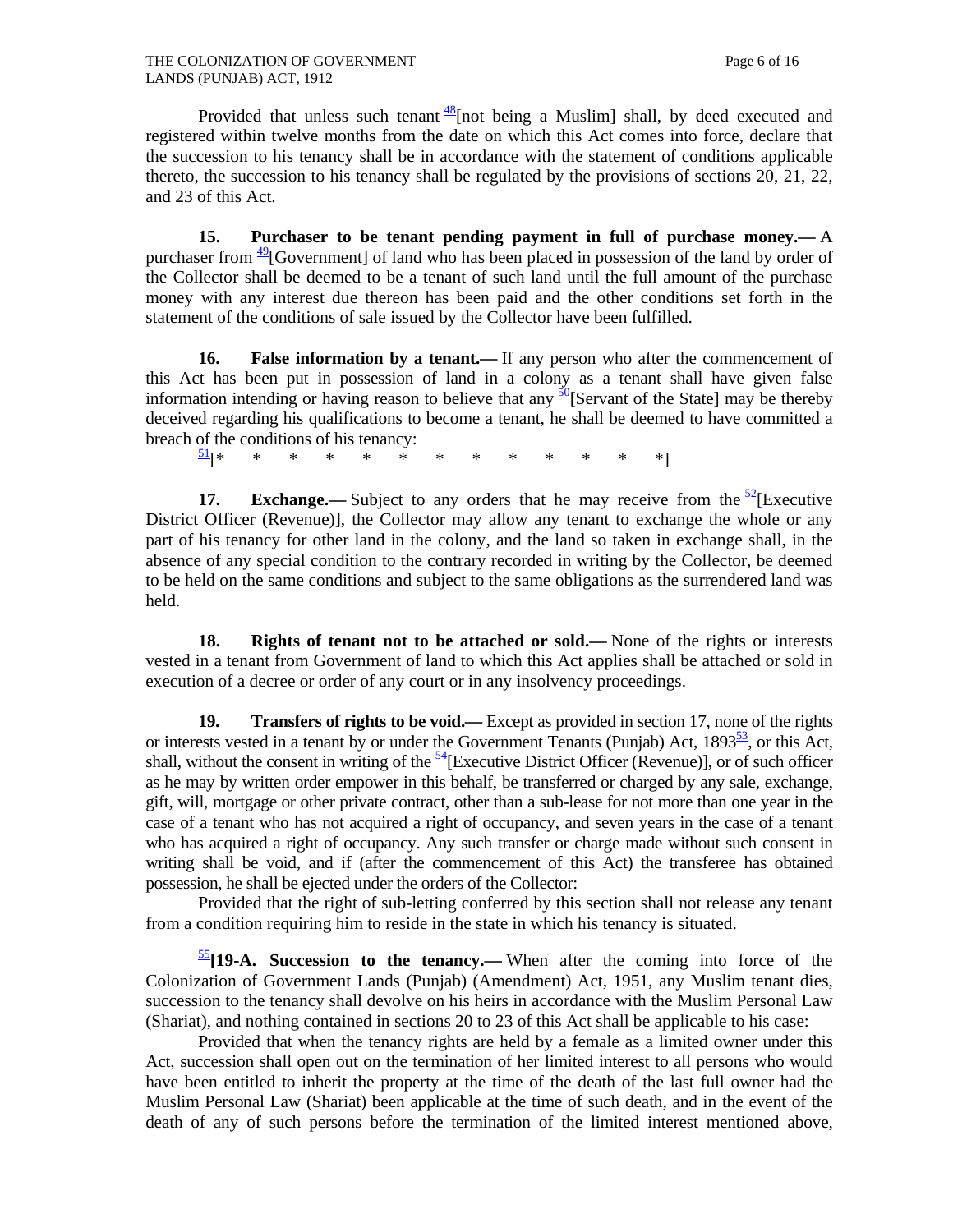succession shall devolve on his heirs and successors existing at the time of the termination of the limited interest of the female as if the aforesaid such person had died at the termination of the limited interest of the female and had been governed by the Muslim Personal Law (Shariat):

 Provided further that the share, which the female limited owner would have inherited had the Muslim Personal Law (Shariat) been applicable at the time of the death of the last full owner shall devolve on her if she loses her limited interest in the property on account of her marriage or remarriage and on her heirs under the Muslim Personal Law (Shariat) if her limited interest terminates because of her death].

<sup>56</sup>**[20. Succession to tenants acquiring otherwise than by succession.—** Subject to the proviso to section 14, when after the commencement of this Act, any original tenant dies the succession to the tenancy shall devolve in the following order upon—

- (a) the male lineal descendants of the tenant in the male line of descent. (The term 'lineal descendants' shall include an adopted son whose adoption has been ratified by a registered deed);
- (b) the widow of the tenant until she dies, or remarries or loses her rights under the provisions of this Act;
- (c) the unmarried daughters of the tenant until they die or marry, or use their rights under the provisions of this Act;
- (d) the successor or successors nominated by the tenant by registered deed from among the following persons, that is to say, his mother,  $\frac{57}{1}$ [his pre-deceased son's widow, his pre-deceased grandson's widow], his married daughter, his daughter's son, his sister, his sister's son, and the male agnate members of his family; and
- (e) the successor or successors nominated by the Collector from among the persons enumerated in clause (d) of this section.

<sup>58</sup>**[21. Succession to tenants acquiring by succession.—** When, after the commencement of this Act any male tenant, who is not an original tenant, dies, or any female tenant dies, marries or re-marries, the succession to the tenancy shall devolve—

- (a) in the case of a female, to whom the tenancy has been first allotted, on the successor nominated by the Collector from the issue of such female tenant, or from the male agnates of the person, on account of whose services the tenancy was allotted to her;
- (b) in all other cases, on the person or persons, who would succeed if the tenancy were agricultural land acquired by the original tenant.

 **22. Acquisition of ownership not to affect nomination of heir.—** When a tenant has nominated a successor to his tenancy under section 20 (d) and subsequently acquires a right of ownership in the tenancy, the right of succession of the persons so nominated shall, unless the deed of nomination expressly provides to the contrary, be unaffected by such acquisition of ownership.

**23. Revocation of nomination.—** When a tenant has, under section 20 (d) of this Act, nominated a successor, he may at any time, whether before or after acquiring ownership, revoke such nomination, but not otherwise than by registered deed.

 **24. Power of imposing penalties for breaches of conditions.—** When the Collector is satisfied that tenant in possession of land has committed a breach of the conditions of his tenancy, he may, after giving the tenant an opportunity to appear and state his objections—

- (a) impose on the tenant a penalty not exceeding  $\frac{59}{2}$ [ten thousand rupees]; or
- (b) order the resumption of the tenancy: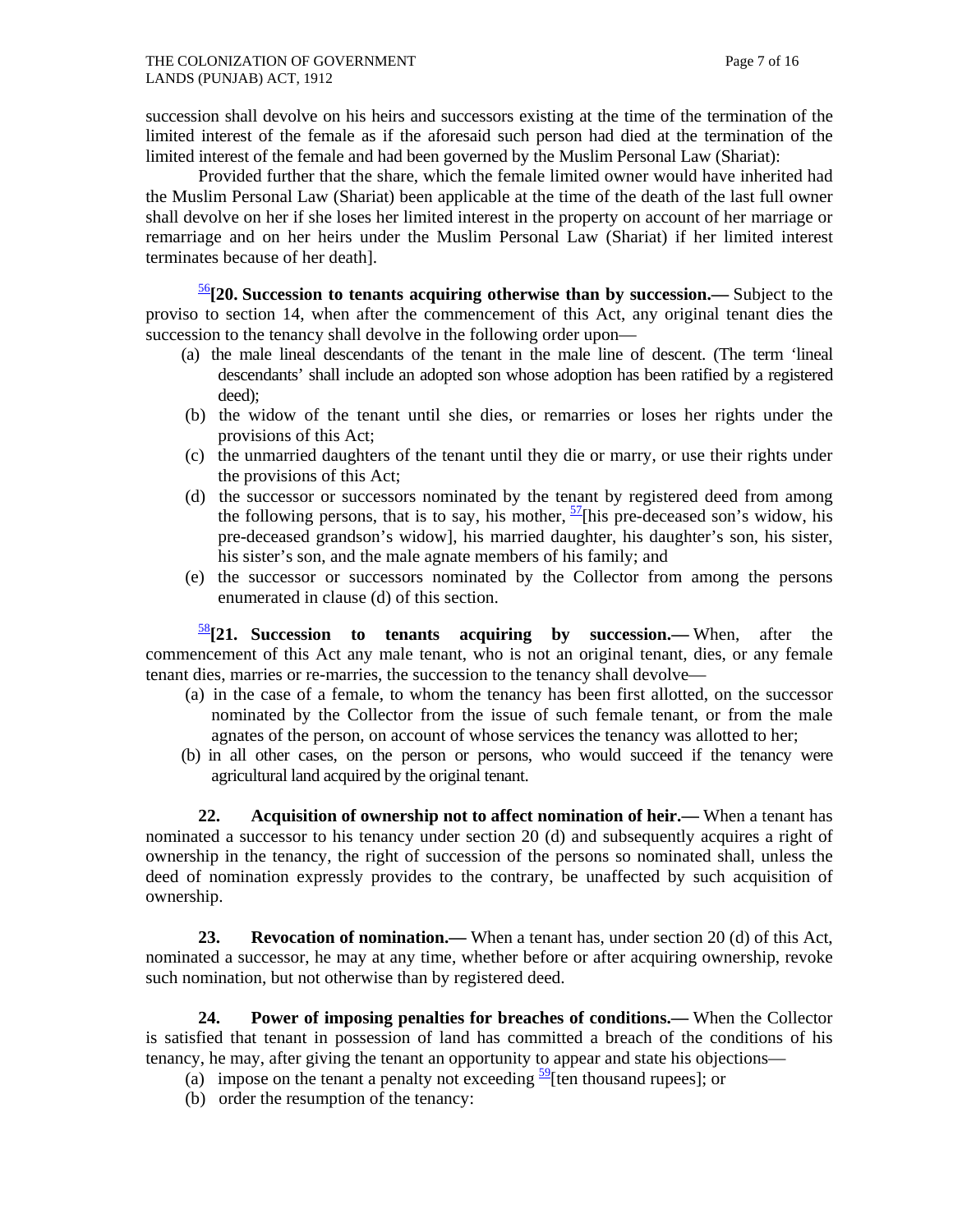Provided that if the breach is capable of rectification, the Collector shall not impose any penalty or order the resumption of the tenancy unless he has issued a written notice requiring the tenant to rectify the breach within a reasonable time, not being less than one month, to be stated in the notice and the tenant has failed to comply with such notice.

 **25. Power of re-entry and provisions as to compensation in certain cases.—** Where an order resuming the tenancy has been passed under the last preceding section, the Collector may forthwith re-enter upon the land and resume possession of it, subject to the payment of compensation, to be fixed by the Collector, for uncut and ungathered crops and for the improvements, if any, that may have been made by the tenant:

 Provided that if the tenancy be allotted to any other person, the amount of the compensation, if any, paid to the out-going tenant shall be recoverable by the Collector from the incoming tenant.

 **26. Provisions for re-entry on and compensation for buildings on sites allotted for residential purposes.—** In any case where a tenant has been allotted a site for residential purposes in consideration of his tenancy, and such tenancy has been resumed under the provisions of sections 24 and 25 of this Act, the Collector may re-enter and take possession of such site:

 Provided that the Collector shall fix and pay to the said tenant reasonable compensation for, or permit him to remove, any buildings or improvements made by him on such site.

 **27. Saving of certain tenancies and conditions.—** (1) Nothing in sections 24, 25 or 26 shall apply to—

- (a) the case of land irrigated by the Rakh and Mia Ali Branches of the Chenab Canal allotted before the twelfth day of August 1896, or
- (b) any breach of a condition regarding arboriculture included in any statement of conditions other than a statement pertaining to tree-planting tenants,  $\frac{60}{ }[\text{or}]$
- $\frac{61}{6}$ [(c) any tenancy scheduled under the proviso to section 4, except to such extent as may be specified in the statement of conditions applicable to such tenancy].  $\frac{62}{1}(2)*$  \* \* \* \* \* \* \* \* \* \* \* \*

**28.** Sums due to <sup>63</sup>[Government] to be recoverable as arrears of land revenue.— All sums due to  $64$ [Government] in respect of a tenancy granted in pursuance of the Government Tenants (Punjab) Act,  $1893^{65}$ , or under the provisions of this Act or of the rules and conditions issued thereunder, and all sums due on account of fines, confiscations, costs and penalties, shall be recoverable as if they were arrears of land revenue.

**29. Power to abrogate conditions.—** The  $\frac{66}{6}$ [Board of Revenue subject to the general approval of the Government] may, at any time by notification in the Official Gazette, abrogate any of the limitations and obligations imposed upon tenants as part of the conditions of their tenure.

#### **CHAPTER III PROVISIONS RELATING TO PROPRIETORS**

**30.** Acquisition of proprietary right.— $\frac{67}{1}$ [(1)] Notwithstanding anything entered in any statement of conditions issued under the Government Tenants (Punjab) Act,  $1893^{\overline{68}}$ , a tenant who, either in pursuance of any such condition or otherwise by agreements with, or under rules issued by the  $\frac{69}{9}$ [Provincial Government], has acquired proprietary right in any land included in his tenancy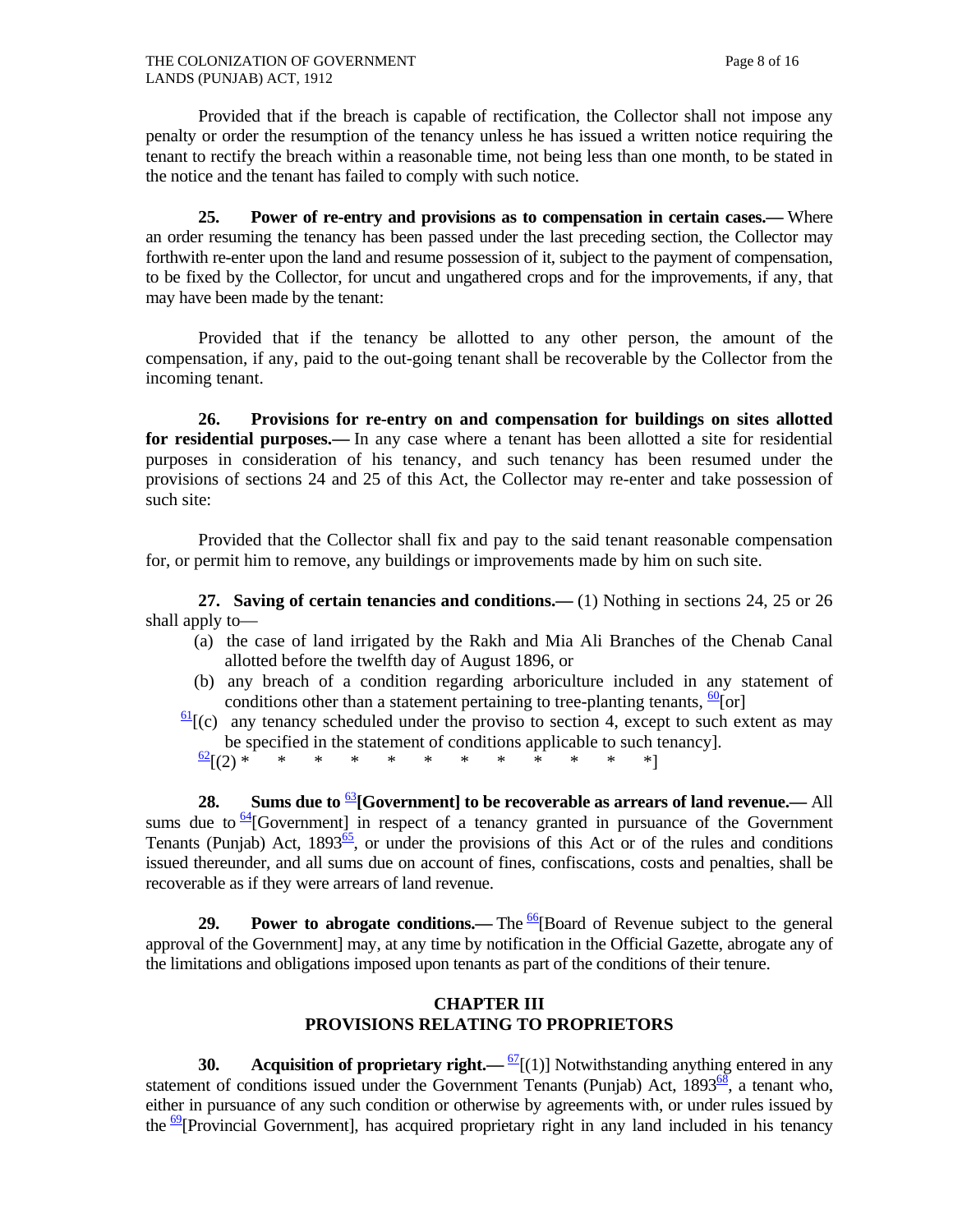shall in respect of such land cease to be subject to any statement of conditions issued under the above-mentioned Act; provided always that he shall in respect of such land be bound by the conditions set out in Schedule II of this Act and be bound by the other provisions of this Act applicable to proprietors of land.

 $\frac{70}{2}$ [(2) If, at any time, the Board of Revenue is satisfied that any person had acquired under this Act tenancy rights in respect of any land by means of fraud or misrepresentation or was not eligible to have such rights for any reason whatsoever then notwithstanding the acquisition of proprietary rights by such person in such land or the terms and conditions of any agreement with or rules issued by the Provincial Government and without prejudice to any other liability or penalty to which such person may be liable under any law for the time being in force, the Board of Revenue may, after giving such person a reasonable opportunity of showing cause pass an order resuming the land in respect of which proprietary rights have been acquired or reduce the area of such land or pass such order as it may deem fit].

 $\frac{1}{2}$ [30-A. Rights of alienation in respect of and rule of succession to certain **proprietary rights acquired by a female.—** (1) Notwithstanding any custom and the provisions of any law to the contrary, when after the commencement of the Colonization of Government Lands (Punjab) (Amendment) Act, 1944, proprietary rights in any land are acquired by a female tenant, her rights of alienation of any such land shall be the same—

- (a) if she succeeded to the tenancy directly or indirectly from a male tenant, as if the proprietary rights had been acquired by the last male tenant, and she had succeeded to such rights as his heir; and
- (b) if the tenancy was first allotted on account of some male person, either to her, or to another female to whom she succeeded either directly or in a continuous line of female succession, as if the proprietary rights had been acquired by such male persons and she had succeeded to such rights as his heir,

and in cases falling under clause (a) or clause (b) in the event of such female proprietor dying while in possession of the proprietary rights in question, the said rights shall devolve upon the persons who would be entitled to succeed, if such rights had been acquired by the last male tenant, or the male person on whose account the tenancy was first allotted as the case may be.

 (2) Nothing herein contained shall be construed to alter the law of succession applicable to any female tenant, in respect of proprietary rights in land acquired by her, if the tenancy in such land was acquired by or accrued to her in circumstances other than those specified in sub-section (1).

For the purposes of this section the expression "any such land" shall be deemed to include any land obtained in exchange for part or all of the land in which proprietary rights have been acquired].

#### **CHAPTER IV SUPPLEMENTARY PROVISIONS**

 **31. Mares, camels or their progeny maintained under prescribed conditions not to be attached or sold.—** No mare or camel or other animal maintained in accordance with any prescribed statement of conditions and no progeny, if less than eighteen months old, of any mare or camel so maintained, shall be liable to attachment or sale in execution of any decree.

 **32. Power of re-entry in case of squatters and trespassers.—** When the Collector is satisfied that any person has taken or is in possession of land in a colony to which he has no right or title, the Collector may, in addition to any other powers he may possess, forthwith re-enter upon the land and resume possession of it and take possession of all crops, trees and buildings thereon on behalf of  $\frac{72}{2}$ [Government] without payment of any compensation whatsoever.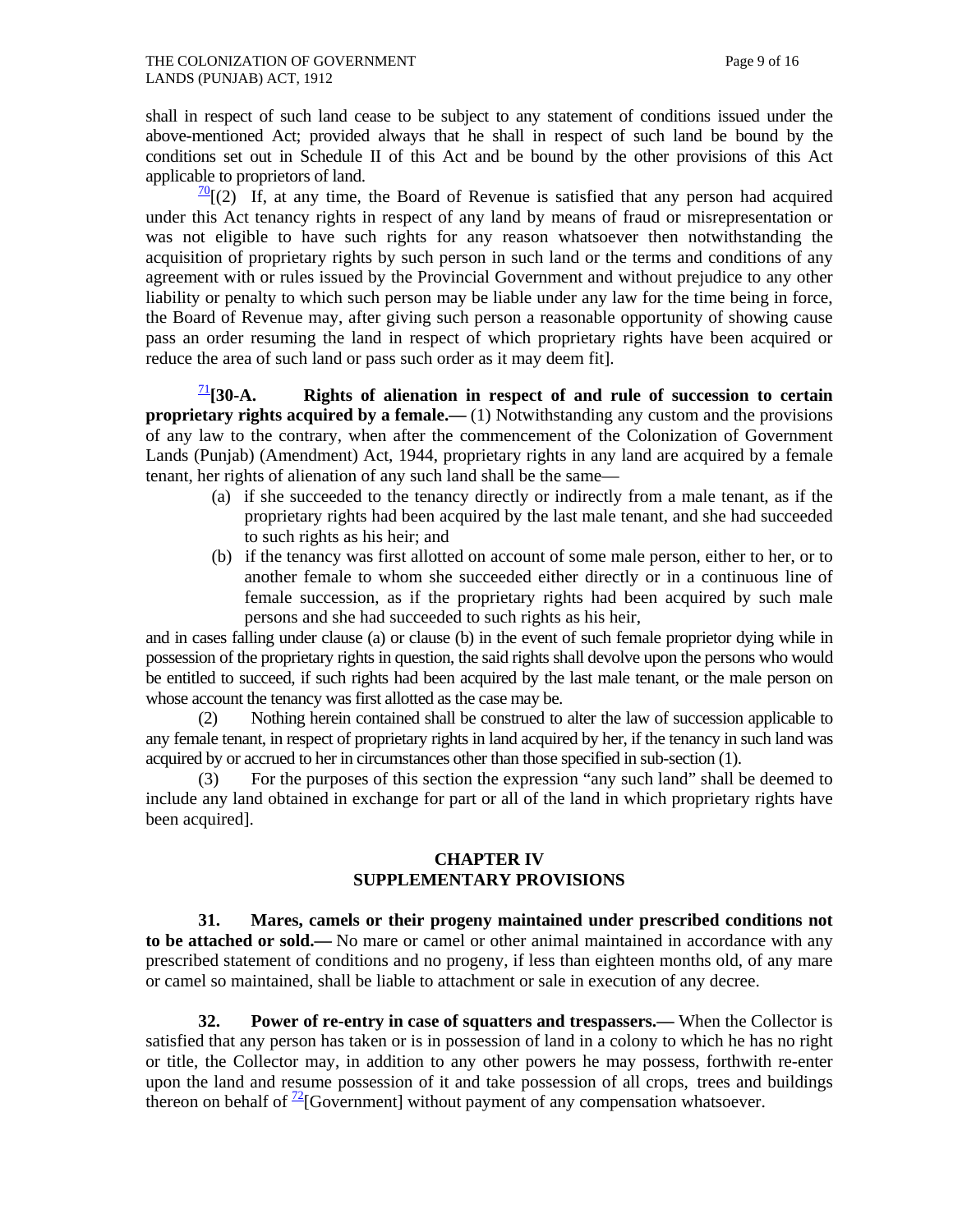**33. Penalties.**— If any person, without permission of a Revenue Officer of a grade to be specified by the  $\frac{73}{2}$ [Board of Revenue]—

- (a) clears or breaks up for cultivation, or cultivates any land which is owned by, or is in the possession of  $\frac{74}{16}$  Government] and is not included in any tenancy or allotted residential enclosure or which has been entered for the common purposes of a town or village community or section of the same or for a road, canal or water-course; or
- (b) erects any building on any such land; or
- (c) fells or otherwise destroys standing trees on such land; or
- (d) otherwise encroaches on any such land; or
- (e) makes an excavation or constructs a water channel on any such land;

he shall, on compliant made by order of or under authority from the Collector, be punished on conviction by any Magistrate with a fine not exceeding  $\frac{75}{2}$  two hundred thousand rupees or with rigorous imprisonment not exceeding six months or with both].

 *Explanation—* The felling of trees planted by an owner or tenant on any village road or watercourse traversing his holding is not an offence under this section.

 **34. Additional powers of Collector in regard to offences.—** When the Collector is satisfied that an act punishable under section 33 has been committed, he may in lieu of proceeding against the offender under that section or after conviction of the offender under that section—

- (i) in the case of an offence under section 33 (a), confiscate the crops growing on any land cultivated in contravention of this Act or, if the crops have been cut, recover such sums as he may assess as the value thereof from the offender;
- (ii) in the case of an offence under section 33 (c), recover such sum as he may assess as the value of the trees or tree destroyed;
- (iii) in the case of an offence under section 33 (b), (d) or (e), cause the building or other encroachment to be demolished or removed or the excavation or channels to be filled up, and levy the costs of so doing from the person responsible for such act.

 **35. Power to levy a cess for administration of common village expenses.—** (1) If in any estate the majority of the tenants and owners of the estate shall apply for the levy of a cess for village purposes, the Collector may order the payment of such a cess from the proprietors, tenants and inhabitants of the village in such way and at such rates as he holds to be suitable.

 $\frac{76}{6}$  (2) Any cess leviable in any estate under this section shall be recoverable as arrears of land revenue].

 **36. Jurisdiction of Civil Court barred as regards matter arising under the Act.—** A Civil Court shall not have jurisdiction in any matter of which the Collector is empowered by this Act to dispose and shall not take cognizance of the manner in which the  $\frac{17}{2}$ [Provincial] Government], <sup>78</sup>[Board of Revenue] or Collector or any other Revenue Officer exercises any power vested in it or in him by or under this Act.

 **37. Public servants indemnified for acts done under this Act.—** No suit shall lie against any public servant for anything done by him in good faith under this Act.

 **38. Legalization of orders passed previous to the Act.—** (1) Any act hitherto done or order passed by the  $\frac{19}{2}$ [Provincial Government] or by an officer holding the post of Colonization Officer, Assistant Colonization Officer or Settlement Commissioner, or exercising the powers of an Assistant Collector or of a Revenue Officer of higher class within any area to which the Government Tenants (Punjab) Act,  $1893\frac{80}{6}$ , has been applied or to which this Act may hereafter be applied, which is not contrary to the provisions of this Act, shall be deemed to have been done or passed under this Act.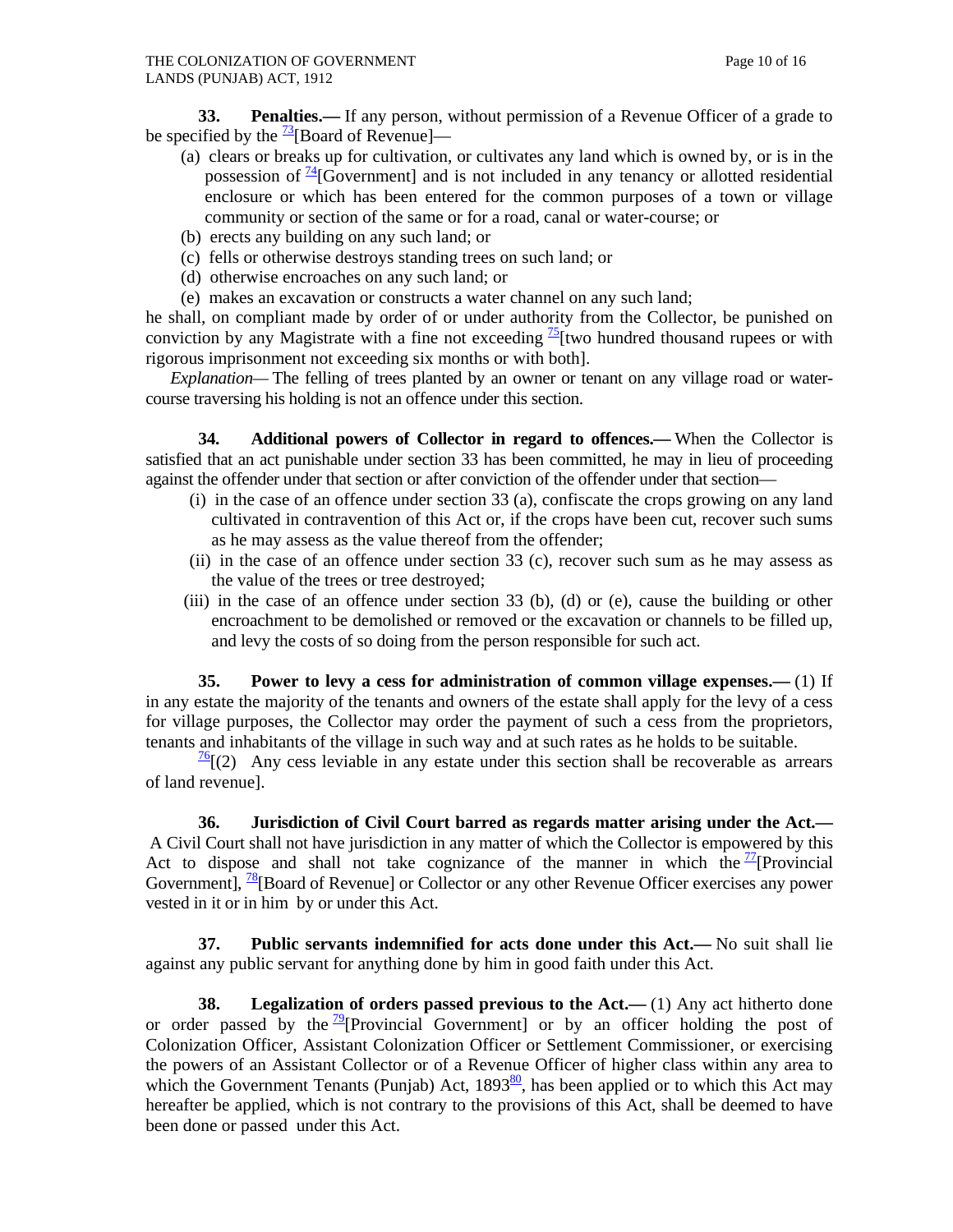(2) In particular and without prejudice to the generality of the foregoing sub-section, no right of occupancy or right of ownership and no condition applicable thereto shall be invalidated by reasons of—

- (i) the right having been granted before the particulars regarding it have been entered in a prescribed register; or
- (ii) the prescribed register not having been signed by the tenant; or
- (iii) the prescribed statement of conditions having been affixed to the prescribed register instead of being prefixed thereto:

 Provided that if the register has not been signed by the tenant, the statement of conditions applicable to the tenancy shall be deemed to be that which was in force for tenancies of the same description at the time when the land was allotted.

## **SCHEDULE I LIST OF EXCEPTED TENANCIES REFERRED TO IN SECTION 4**

 *A.— In the Lower Chenab Colony the tenancies of tenants holding the conditions applicable to—*

- (1) Camel-owning tenants.
- (2) Camel-owning Chaudhries.
- (3) Village headmen, ordinary.
- (4) Village headmen, mule-breeding.
- (5) Tree-planting tenants.
- (6) Village menials.

 *B.— In the Lower Jhelum Colony the tenancies of tenants holding on the conditions applicable to—*

(1) Horse-breeding tenants.

- (2) Horse-breeding nazrana-paying tenants.
- (3) Village headmen.
- (4) Tree-planting tenants.
- (5) Village menials.

 *C.— In the Lower Sohag Para Colony the tenancies of tenants holding on the conditions applicable to—*

Village headmen.

### **SCHEDULE II (REFERRED TO IN SECTION 30)**

*Conditions applicable to grantees who acquire proprietary right*

**1.** Exceptions of channels, rights to minerals, etc.— The <sup>81</sup>[Government] does not grant to grantee but hereby absolutely excepts and reserves to itself out of and in respect of the said lands (1) all grounds situate in the said lands or any part thereof already marked out, excavated or otherwise utilized for the distributary channels, and (2) all existing rights to and over all mines and minerals, coals, gold-washing, earth-oil and quarries in or under the said lands or any part thereof, together with all easements heretofore enjoyed by the  $\frac{82}{2}$ [Government] in respect of the said lands or any part thereof. And it likewise excepts and reserves the right of the public to use existing thoroughfares traversing the said lands or any part thereof including a width of 1½ *kadams* on either side of survey base line, and also any lines of road which, though not yet made, have been marked out upon the ground.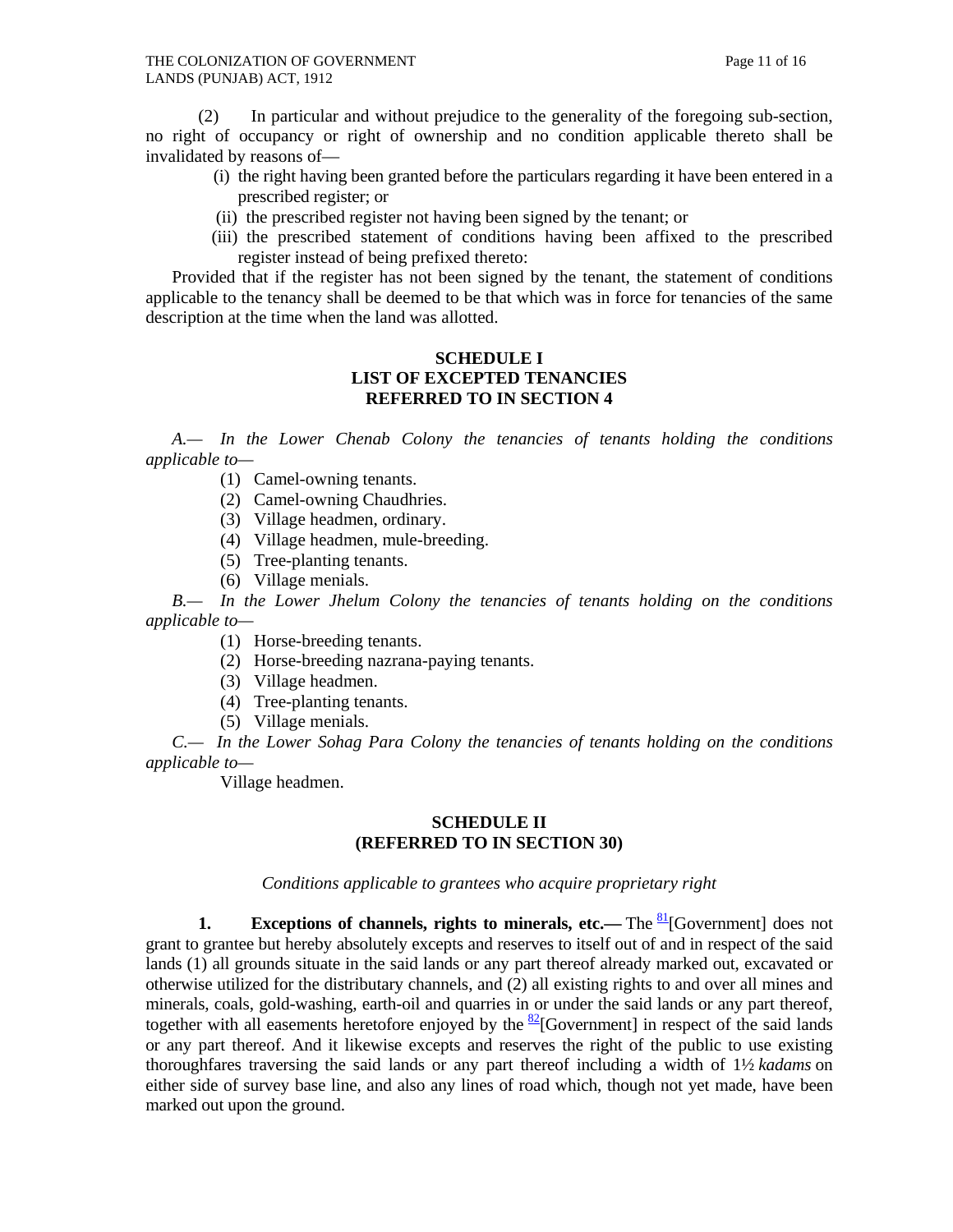**2.** Power of the <sup>83</sup>[Government] entry to search for minerals, etc.— The grantee shall at all times permit the  $\frac{84}{1}$ [servant of the State] to enter and do all acts and things that may be necessary and expedient for the purpose of searching for, working, getting or carrying away any such mines and minerals, coals, gold-washing, earth-oil and quarries, and for the full enjoyment of the ground and of the rights here-in-before reserved to the  $85$ [Government] to and over all mines and coals, gold-washing, earth-oil, quarries and easements in or minerals, under the said lands and all parts thereof.

**3.** Compensation for damage by entry.— The  $\frac{86}{6}$ [Government] agrees to pay the grantees compensation for all damage occasioned by the exercise of the rights reserved to itself in clauses 1 and 2. Such compensation shall be assessed by the Collector, and if the grantee is not satisfied with the finding of the Collector, he may appeal to the  $\frac{87}{8}$ [Executive District Officer (Revenue)].

 **4. Demarcation of boundaries.—** The grantee shall duly comply with such directions as the Collector shall from time to time issue requiring him to construct boundary marks on the limits of the said lands or any part thereof, and shall keep them when erected in good repairs to the satisfaction of the Collector.

**5.** Arbitration.— In the event of any dispute arising between the  $\frac{88}{8}$ [Provincial] Government] and the grantee as to the property and rights hereby reserved to  $\frac{89}{9}$ [Government], or as to any matter in any way relating thereto, or as to any of the conditions of the grant, or as to any matter or thing any wise connected therewith, the said dispute shall be referred for the opinion of the  $\frac{90}{1}$ [Executive District Officer (Revenue)] whose decision shall be final and conclusive between the  $\frac{91}{2}$ [Provincial Government] and the grantee.

\_\_\_\_\_\_\_\_\_\_\_\_\_\_\_\_\_\_\_\_\_

 $\overline{a}$ 

<sup>&</sup>lt;sup>1</sup> For Statement of Objects and Reasons, *see Punjab Gazette*, 1910, Part V, page 176; for Report of the Select Committee, *see Punjab Gazette*, 1911, Part V, page 429, and *ibid.,*1912, Part V, page 85; for Proceedings in Council, *see ibid.,* 1910, Part V, page 188, *ibid.,* 1911, Part V, page 420, and *ibid.,* Part V, pages 50 and 135.

 $2$  Substituted by the Colonization of Government Lands (Punjab) (West Pakistan Amendment) Ordinance, 1969 (XXXVI of 1969).

 $\frac{3}{3}$  Substituted by the Punjab Laws (Adaptation) Order, 1974 (Pb. A. O. 1 of 1974).

<sup>&</sup>lt;sup>4</sup> Substituted by the Colonization of Government Lands (Punjab) (West Pakistan Amendment) Ordinance, 1969 (XXXVI of 1969).

 $\frac{5}{2}$  Now the Punjab Land Revenue Act, 1967.

 $\frac{6}{5}$  Substituted, for the words "Financial Commissioner", by the West Pakistan (Adaptation and Repeal of Laws) Act, 1957 (XVI of 1957), section 3, Schedule III.

<sup>&</sup>lt;sup>7</sup> Substituted for the word "Commissioner" by the Colonization of Government Lands (Punjab) (Amendment) Ordinance, 2001 (XXXII of 2001) which was protected and continued to remain in force under the Provisional Constitution Order, 1999 (Chief Executive's Order No.1 of 1999) as amended by the Provisional Constitution (Amendment) Order, 1999 (Chief Executive's Order No.9 of 1999) and Article 270AA of the Constitution of the Islamic Republic of Pakistan as substituted by the Constitution (Eighteenth Amendment) Act, 2010.

<sup>&</sup>lt;sup>8</sup> Substituted by the West Pakistan (Adaptation and Repeal of Laws) Act, 1957 (XVI of 1957), section 3, Schedule III [as amended by the West Pakistan (Adaptation and Repeal of Laws) (Amendment) Ordinance, 1961 (XXXI of 1961)], for the words "Provincial Government" which were previously Substituted, for the words "Local Government", by the Government of India (Adaptation of Indian Laws) Order, 1937 as amended by the Government of India (Adaptation of Indian Laws) Supplementary Order,1937.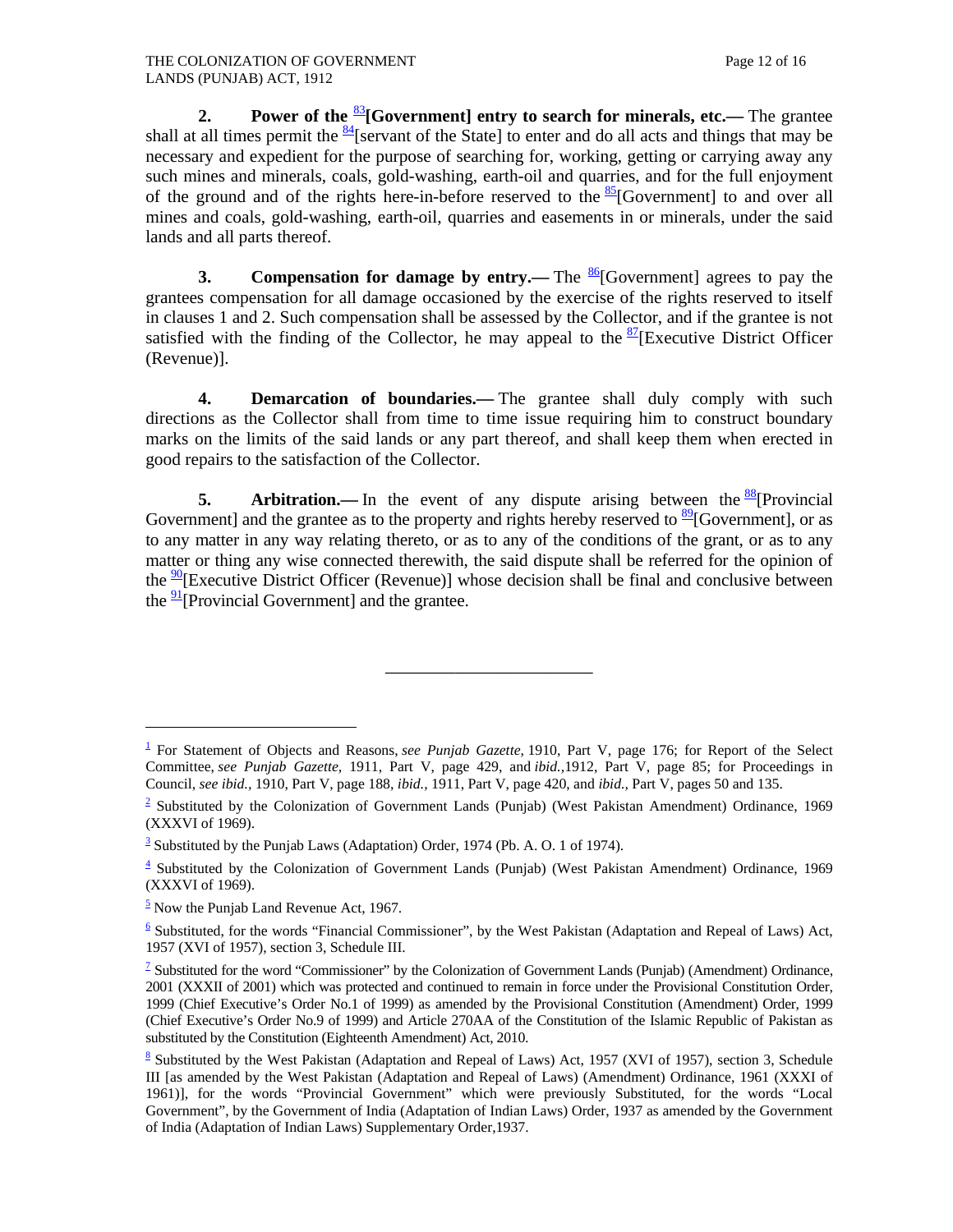9 <sup>9</sup> Substituted for the word "Commissioner" by the Colonization of Government Lands (Punjab) (Amendment) Ordinance, 2001 (XXXII of 2001) which was protected and continued to remain in force under the Provisional Constitution Order, 1999 (Chief Executive's Order No.1 of 1999) as amended by the Provisional Constitution (Amendment) Order, 1999 (Chief Executive's Order No.9 of 1999) and Article 270AA of the Constitution of the Islamic Republic of Pakistan as substituted by the Constitution (Eighteenth Amendment) Act, 2010.

 $\frac{10}{10}$  Substituted, for the words, "the Crown", by West Pakistan Laws (Adaptation) Order, 1964, section 2 (1), Schedule, Part II.

 $\frac{11}{2}$  *Ibid.* 

 $\frac{12}{2}$  Substituted by the West Pakistan (Adaptation and Repeal of Laws) Act, 1957 (XVI of 1957), section 3, Schedule III [as amended by the West Pakistan (Adaptation and Repeal of Laws) (Amendment) Ordinance, 1961 (XXXI of 1961)], for the words "Provincial Government" which were previously Substituted, for the words "Local Government", by the Government of India (Adaptation of Indian Laws) Order, 1937 as amended by the Government of India (Adaptation of Indian Laws) Supplementary Order,1937.

 $\frac{13}{13}$  Substituted by the Colonization of Government Lands (Punjab) (West Pakistan Amendment) Ordinance, 1969 (XXXVI of 1969).

 $\frac{14}{14}$  Substituted by West Pakistan Laws (Adaptation) Order, 1964, for "the Crown".

15 Added by section 2 of the Colonization of Government Lands (Punjab) (Amendment) Act, 1920 (III of 1920).

<sup>16</sup> Substituted for the words "Local Government", by the Government of India (Adaptation of Indian Laws) Order, 1937 as amended by the Government of India (Adaptation of Indian Laws) Supplementary Order,1937.

 $\frac{17}{11}$  III of 1893.

 $\frac{18}{18}$  Substituted for the words "Local Government", by the Government of India (Adaptation of Indian Laws) Order, 1937 as amended by the Government of India (Adaptation of Indian Laws) Supplementary Order, 1937

 $\frac{19}{2}$  Substituted *ibid.*, for the words "property of Government".

 $\frac{20}{20}$  Substituted, for the "Crown for the purposes of the Province", by West Pakistan Laws (Adaptation) Order 1964, section 2 (I), Schedule Pt. II.

 $\frac{21}{21}$  Inserted by the Devolution Act, 1929 (XXXVIII of 1929).

 $\frac{22}{2}$  Substituted for the words "Local Government", by the Government of India (Adaptation of Indian Laws) Order, 1937 as amended by the Government of India (Adaptation of Indian Laws) Supplementary Order,1937.

 $\frac{23}{21}$  The words "without the previous sanction of the Governor-General in Council" omitted by the Devolution Act, 1929 (XXXVIII of 1929).

 $\frac{24}{3}$  Substituted, for the words "Local Government", by the Government of India (Adaptation of Indian Laws) Order, 1937 as amended by the Government of India (Adaptation of Indian Laws) Supplementary Order,1937.

 $\frac{25}{ }$  *Ibid* 

 $\frac{26}{3}$  Substituted by the Colonization of Government Lands (Punjab) (West Pakistan Amendment) Ordinance, 1969 (XXXVI of 1969).

 $\frac{27}{2}$  XVI of 1887.

 $\frac{28}{3}$  Substituted by the Punjab Laws (Adaptation) Order, 1974 (Pb. A. O. 1 of 1974), for "West Pakistan".

 $\frac{29}{2}$  Substituted by the Colonization of Government Lands (Punjab) (West Pakistan Amendment) Ordinance, 1969 (XXXVI of 1969).

 $\frac{30}{20}$  Substituted by the Punjab Laws (Adaptation) Order, 1974 (Pb. A. O. 1 of 1974), for "West Pakistan".

<sup>31</sup> XVII of 1967.

 $\frac{32}{2}$  XVI of 1887.

 $\frac{33}{21}$  Substituted by the Punjab Laws (Adaptation) Order, 1974 (Pb. A. O. 1 of 1974), for "West Pakistan".

 $\frac{34}{34}$  Substituted by the Punjab Laws (Adaptation) Order, 1974 (Pb. A. O. 1 of 1974), for "West Pakistan".

 $\frac{35}{2}$  XVII of 1887.

 $\frac{36}{20}$  Deleted by the Colonization of Government Lands (Punjab) (West Pakistan Amendment) Ordinance, 1969 (XXXVI of 1969).

<sup>37</sup> *Ibid.*

 $\frac{38}{10}$  Substituted by W.P. Act XVI of 1957, section 3, Schedule III (as amended by W.P. Ordinance XXXI of 1961), for the words "Provincial Government" which were previously Substituted, for the words "Local Government", by the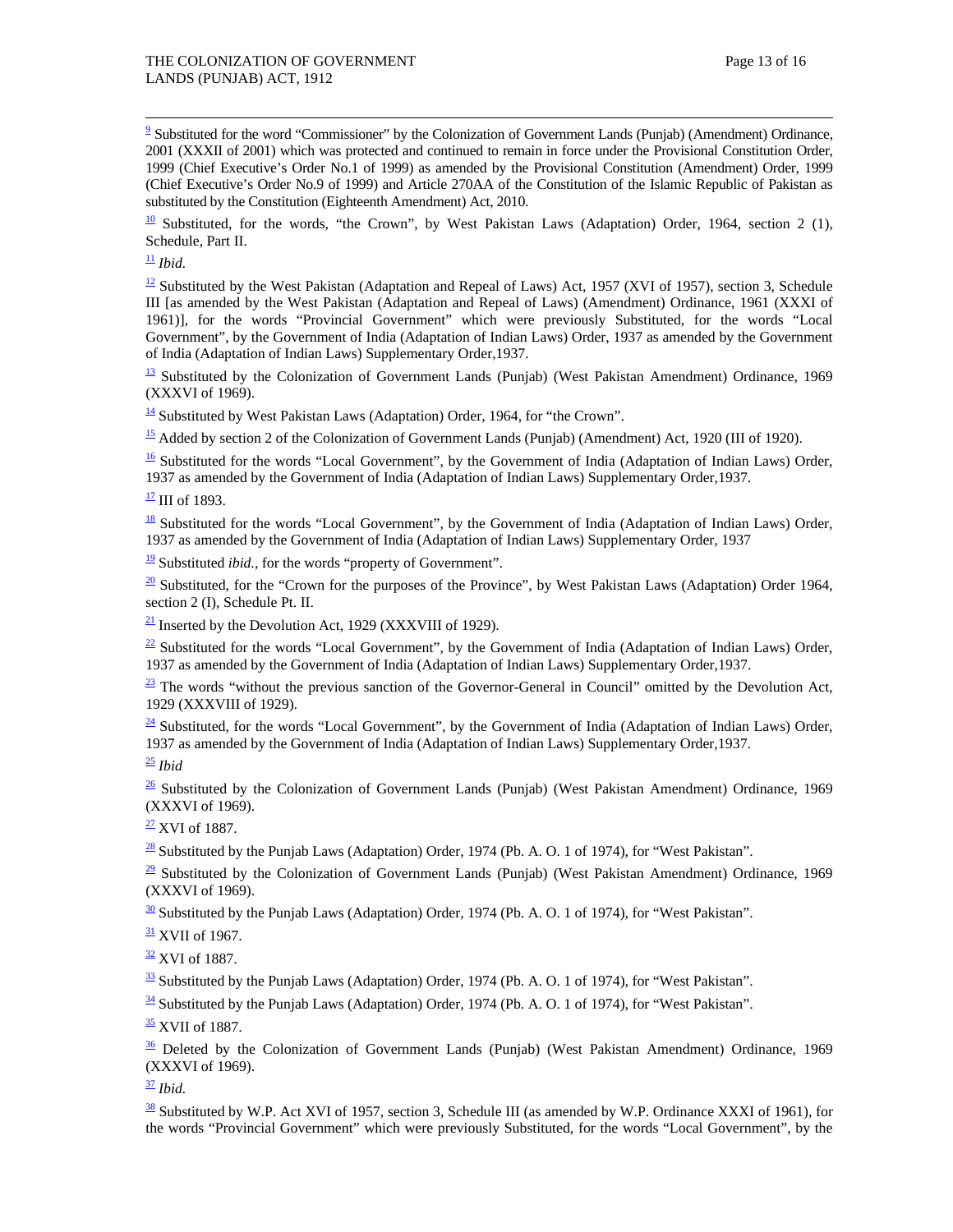Government of India (Adaptation of Indian Laws) Order, 1937 as amended by the Government of India (Adaptation of Indian Laws) Supplementary Order,1937.

 $\frac{39}{22}$  Substituted, for the word "Local Government", by the Government of India (Adaptation of Indian Laws) Order, 1937 as amended by the Government of India (Adaptation of Indian Laws) Supplementary Order,1937.

 $\frac{40}{2}$  Substituted, for the words "Financial Commissioner", by the West Pakistan (Adaptation and Repeal of Laws) Act, 1957 (XVI of 1957), section 3, Schedule II.

 $\frac{41}{1}$  Substituted, for the word "Local Government", by the Government of India (Adaptation of Indian Laws) Order, 1937 as amended by the Government of India (Adaptation of Indian Laws) Supplementary Order,1937.

 $\frac{42}{111}$  of 1893.

 $\frac{43}{1}$  "Government" w.e.f. 23<sup>rd</sup> March, 1956.

 $\frac{44}{3}$  *Ibid.* 

 $\frac{45}{2}$  Substituted, for the words "the Crown" by West Pakistan Laws (Adaptation) Order, 1964, section 2 (1), Schedule Pt. II.

 $\frac{46}{10}$  III of 1893.

 $\frac{47}{12}$  XVI of 1887.

48 Inserted by Colonization of Government Lands (Punjab) (Amendment) Act, 1951 (III of 1951), section 2.

 $\frac{49}{2}$  Substituted, for the words "the Crown" by West Pakistan Laws (Adaptation) Order, 1964, section 2 (1), Schedule Pt. II.

 $\frac{50}{2}$  Substituted, for the words "officers of the Crown", by West Pakistan Laws (Adaptation) Order, 1964, section 2 (1) Schedule Pt. II.

 $\frac{51}{2}$  Proviso deleted by the Colonization of Government Lands (Punjab Amendment) Ordinance, 1978 (XII of 1978).

 $\frac{52}{2}$  Substituted for the word "Commissioner" by the Colonization of Government Lands (Punjab) (Amendment) Ordinance, 2001 (XXXII of 2001), which will remain in force under the Provisional Constitution (Amendment) Order 1999 (9 of 1999), Article 4, notwithstanding the maximum limit of three months prescribed under Article 128 of the Constitution of the Islamic Republic of Pakistan.

 $\frac{53}{2}$  III of 1893.

 $\frac{54}{2}$  Substituted for the word "Commissioner" by the Colonization of Government Lands (Punjab) (Amendment) Ordinance, 2001 (XXXII of 2001), which will remain in force under the Provisional Constitution (Amendment) Order 1999 (9 of 1999), Article 4, notwithstanding the maximum limit of three months prescribed under Article 128 of the Constitution of the Islamic Republic of Pakistan.

 $\frac{55}{2}$  Added by Colonization of Government Lands (Punjab) (Amendment) Act, 1951 (III of 1951).

56 Substituted by the Colonization of Government Lands (Punjab) (Amendment) Act, 1920 (III of 1920).

 $\frac{57}{21}$  Inserted by the Colonization of Government Lands (Punjab Amendment) Act, 1941 (XIII of 1941), section 2.

58 Substituted by the Colonization of Government Lands (Punjab) (Amendment) Act, 1920 (III of 1920), section 4.

 $59$  Substituted for the words "five thousand rupees" by the Colonization of Government Lands (Punjab) (Amendment) Ordinance, 1999 (XLVIII of 1999), which will remain in force under the Provisional Constitution (Amendment) Order 1999 (9 of 1999), Article 4, notwithstanding the maximum limit of three months prescribed under Article 128 of the Constitution of the Islamic Republic of Pakistan.

 $\frac{60}{2}$  Added by the Colonization of Government Lands (Punjab Amendment) Act, 1944 (VI of 1944), section 2 (a).

 $\frac{61}{ }$ *Ibid.* 

 $62$  Sub-section (2) omitted by the Colonization of Government Lands (Punjab Amendment) Act, 1944 (VI of 1944)*,* section 2 (b).

 $63$  Substituted, for the word "Crown", by West Pakistan Laws (Adaptation) Order, 1964 section 2(I) Schedule Part II.

64 Substituted *ibid.,* for the words "the Crown".

 $\frac{65}{2}$  III of 1893.

 $\frac{66}{2}$  Substituted by the West Pakistan (Adaptation and Repeal of Laws) Act, 1957 (XVI of 1957), section 3, Schedule III [as amended by the West Pakistan (Adaptation and Repeal of Laws) (Amendment) Ordinance, 1961 (XXXI of 1961)], for the words "Provincial Government", which were previously substituted, for the words "Local Government", by the Government of India (Adaptation of Indian Laws) Order, 1937 as amended by the Government of India (Adaptation of Indian Laws) Supplementary Order,1937.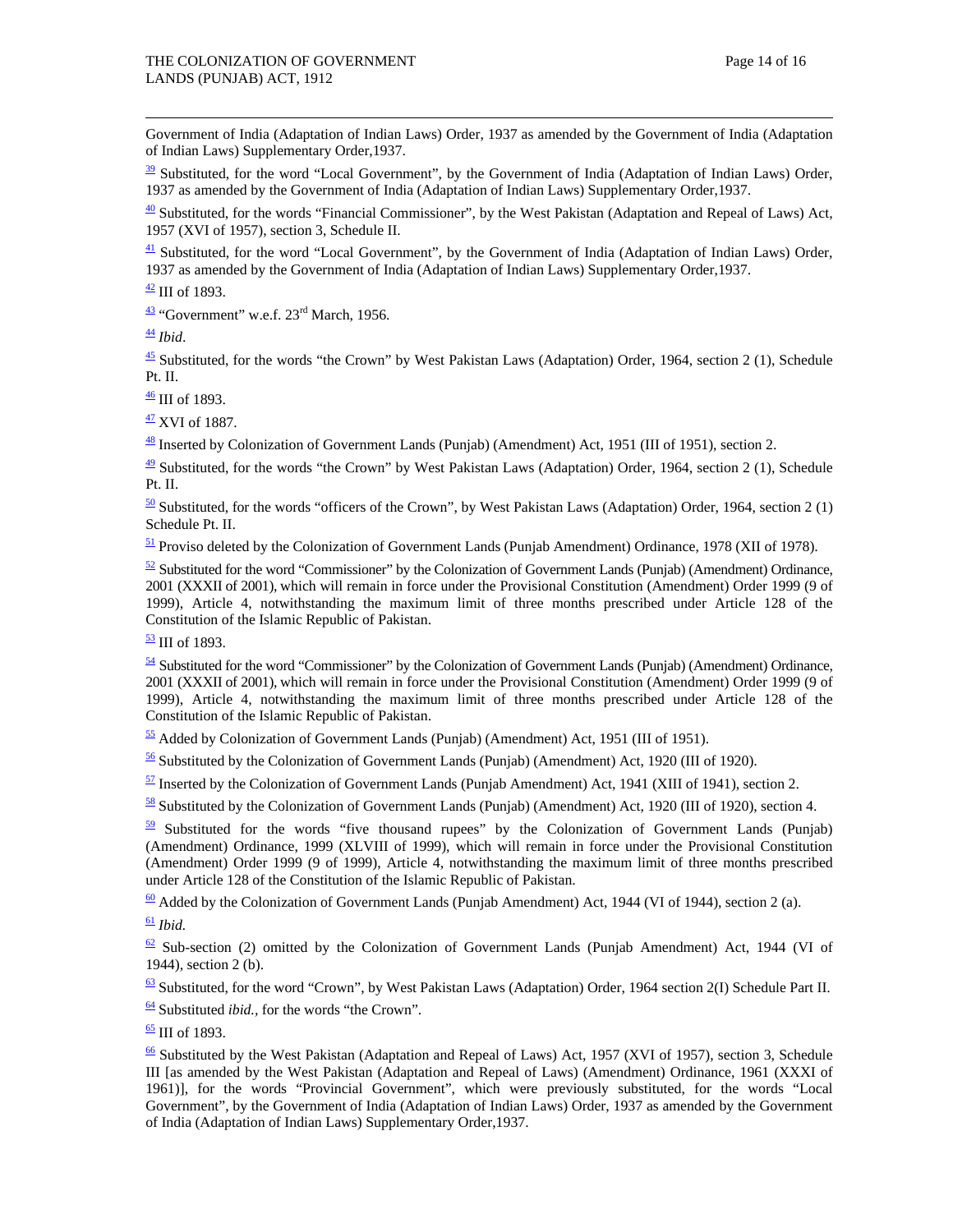$\frac{67}{2}$  Section 30 renumbered as sub-section (1) by the Colonization of Government Lands (Punjab Amendment) Ordinance, 1978 (XII of 1978).

 $\frac{68}{111}$  of 1893.

 $\frac{69}{2}$  Substituted, for the word "Government", by the Government of India (Adaptation of Indian Laws) Order, 1937 as amended by the Government of India (Adaptation of Indian Laws) Supplementary Order,1937.

 $\frac{70}{2}$  Added by the Colonization of Government Lands (Punjab Amendment) Ordinance, 1978 (XII of 1978).

 $\frac{71}{21}$  Inserted by the Colonization of Government Lands (Punjab Amendment) Act, 1944 (VI of 1944), section 3.

 $\frac{72}{2}$  Substituted, for the words "the Crown", by the West Pakistan Laws (Adaptation) Order, 1964, section 2 (1), Schedule, Pt. II.

 $\frac{73}{2}$  Substituted by the West Pakistan (Adaptation and Repeal of Laws) Act, 1957 (XVI of 1957), section 3, Schedule III [as amended by the West Pakistan (Adaptation and Repeal of Laws) (Amendment) Ordinance, 1961 (XXXI of 1961)], for the words "Provincial Government", which were previously Substituted, for the words "Local Government", by the Government of India (Adaptation of Indian Laws) Order, 1937 as amended by the Government of India (Adaptation of Indian Laws) Supplementary Order,1937.

 $\frac{74}{4}$  Substituted, for the words "the Crown", by the West Pakistan Laws (Adaptation) Order, 1964, section 2 (1), Schedule, Pt. II.

 $\frac{75}{25}$  Substituted for the words "five thousand rupees" by the Colonization of Government Lands (Punjab) (Amendment) Ordinance, 1999 (XLVIII of 1999) which was protected and continued to remain in force under the Provisional Constitution Order, 1999 (Chief Executive's Order No.1 of 1999) as amended by the Provisional Constitution (Amendment) Order, 1999 (Chief Executive's Order No.9 of 1999) and Article 270AA of the Constitution of the Islamic Republic of Pakistan as substituted by the Constitution (Eighteenth Amendment) Act, 2010. Earlier the words "five thousand rupees" were substituted by the Colonization of Government Lands (Punjab) Act (Amendment) Ordinance, 1983 (II of 1983) for the letters and figure "Rs.200".

 $\frac{76}{10}$  Substituted by the Colonization of Government Lands (Punjab) (West Pakistan Amendment) Ordinance, 1969 (XXXVI of 1969).

 $\frac{77}{12}$  Substituted, for the words "Local Government", by the Government of India (Adaptation of Indian Laws) Order, 1937 as amended by the Government of India (Adaptation of Indian Laws) Supplementary Order,1937.

 $\frac{78}{18}$  Inserted by the West Pakistan (Adaptation and Repeal of Laws) Act, 1957 (XVI of 1957), section 3, Schedule III, as amended by the West Pakistan (Adaptation and Repeal of Laws) (Amendment) Ordinance, 1961 (XXXI of 1961).

 $\frac{79}{2}$  Substituted, for the words "Local Government", by the Government of India (Adaptation of Indian Laws) Order, 1937 as amended by the Government of India (Adaptation of Indian Laws) Supplementary Order,1937.

 $\frac{80}{111}$  of 1893.

 $81$  Substituted, for the words "the Crown", by West Pakistan Laws (Adaptation) Order 1964, section 2 (1), Schedule Pt. II.

 $\frac{82}{2}$  Substituted, for the words "the Crown", by West Pakistan Laws (Adaptation) Order 1964, section 2 (1), Schedule Pt. II.

<sup>83</sup> Substituted, *ibid*., for the words "the Crown".

 $\frac{84}{3}$  Substituted by the West Pakistan Laws (Adaptation) Order, 1964, for the words "Officer of the Crown".

85 Substituted, for the words "Local Government", by the Government of India (Adaptation of Indian Laws) Order, 1937 as amended by the Government of India (Adaptation of Indian Laws) Supplementary Order,1937.

<sup>86</sup> Substituted, *ibid*., for the words "the Crown".

 $87$  Substituted for the word "Commissioner" by the Colonization of Government Lands (Punjab) (Amendment) Ordinance, 2001 (XXXII of 2001), which will remain in force under the Provisional Constitution (Amendment) Order 1999 (9 of 1999), Article 4, notwithstanding the maximum limit of three months prescribed under Article 128 of the Constitution of the Islamic Republic of Pakistan.

88 Substituted, for the words "the Crown", by the West Pakistan Laws (Adaptation) Order, 1964.

89 Substituted *ibid*., for the words "Officer of the Crown".

 $\frac{90}{90}$  Substituted for the word "Commissioner" by the Colonization of Government Lands (Punjab) (Amendment) Ordinance, 2001 (XXXII of 2001) which was protected and continued to remain in force under the Provisional Constitution Order, 1999 (Chief Executive's Order No.1 of 1999) as amended by the Provisional Constitution (Amendment) Order, 1999 (Chief Executive's Order No.9 of 1999) and Article 270AA of the Constitution of the Islamic Republic of Pakistan as substituted by the Constitution (Eighteenth Amendment) Act, 2010.